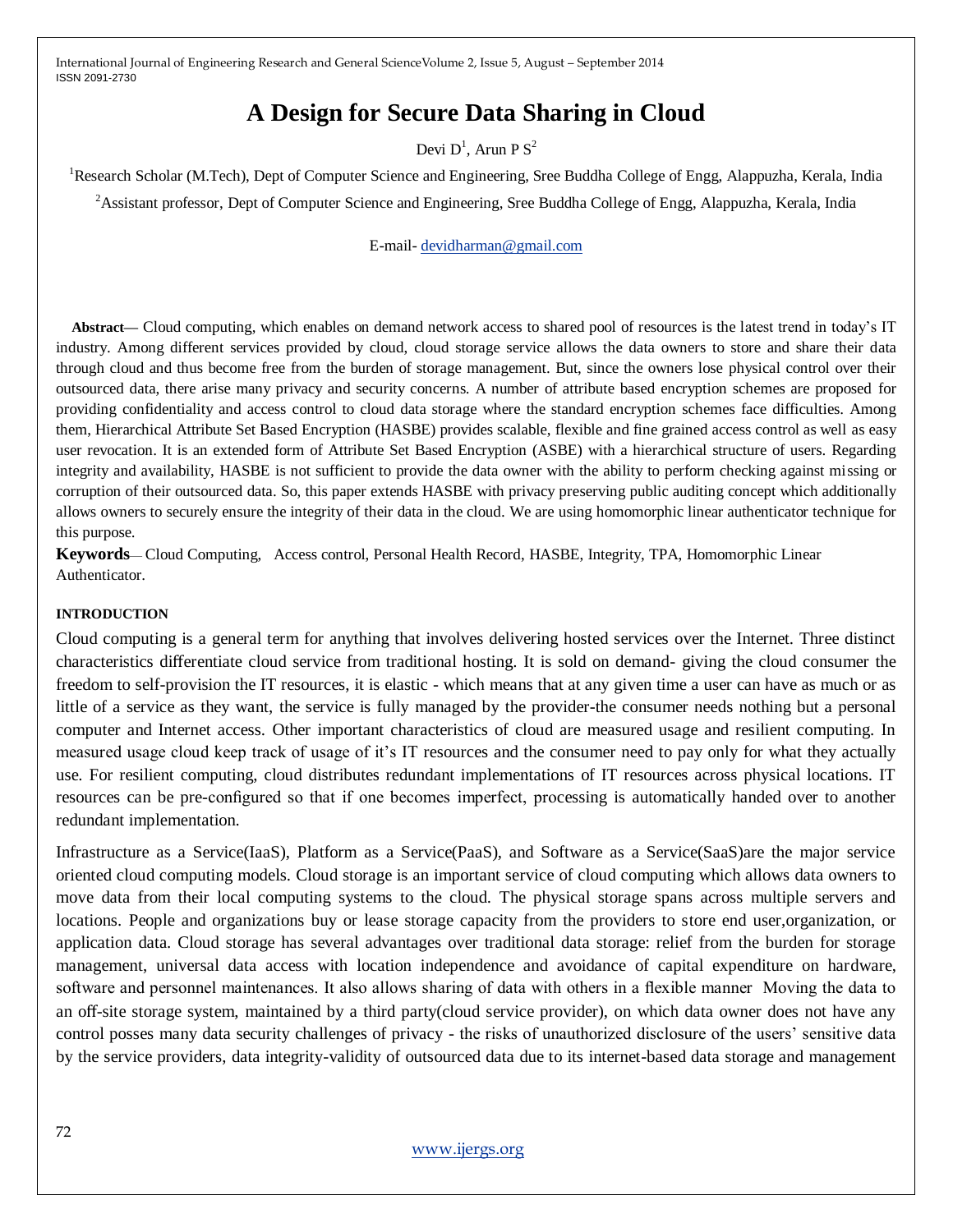etc. In cloud environment data confidentiality is not the only data security requirement. Since cloud allows data sharing, a great attention to be given to fine- grained access control to the stored data.

The traditional method to provide confidentiality to such sensitive data is to encrypt them before uploading to the cloud. In traditional public key infrastructure, each user encrypts his file and stores it in the server and the decryption key is disclosed only to the particular authorized user. Regarding confidentiality, this scheme is secure, but this solution requires efficient key management and distribution which is proven to be difficult. Also, as the number of users in the system becomes large this method will not be efficient. These limitations and the need for fine- grained access control for data sharing, lead to the introduction of new access control schemes based on attribute based encryption(ABE)[3].Unlike in traditional cryptography where the intended recipient identity is clearly known, in an attribute based systems one only needs to specify the attributes or credentials of the recipient(s).Here cipher texts are not encrypted to one particular user as in traditional public key cryptography.It enables to handle unknown users also. Different types of ABE schemes are proposed to provide fine-grained access control to data stored in cloud. But they could not satisfy the requirements such as scalability- ability to handle increasing number of system users without degrading efficiency, flexibility-should support complex access control policies with great easiness and easy user revocation -should avoid re-encryption of data and redistribution of new access keys during the revocation of each user. These limitations of ABE schemes are covered by Hierarchical Attribute Set Based Encryption (HASBE)[1].It is an extension of Attribute Set Based Encryption(ASBE).HASBE achieves scalability due to its hierarchical structure and also inherits fine-grained access control and flexibility in supporting compound attributes from ASBE[7].Another highlighting feature of HASBE is its easy user revocation method. In addition to these access control needs, the data owners want to know the integrity of the data which they uploaded to the cloud. HASBE does not include integrity checking facility and it is the major drawback of this scheme. This paper integrates integrity checking module based on privacy preserving public auditing with HASBE scheme and thus provides more security to the system.

### **RELATED WORKS**

This section reviews the concept of attribute based encryptions and provide a brief overview of Attribute Set Based Encryption(ASBE) and Hierarchical Attribute Set Based Encryption(HASBE).All these schemes are proposed as access control mechanisms to cloud storage.

Sahai and Waters proposed Attribute based encryption to provide better solution for access control. It used user identities as attributes and these attributes play important role in encryption and decryption. The primary ABE used a threshold policy for access control, but it lacks expressibility. ABE schemes are further classified into key-policy attribute based encryption (KP-ABE) and ciphertext-policy attribute-based encryption (CP-ABE), in which concept of access policies are introduced. In KP-ABE[4] access policies are asscociated with users private key while in CP-ABE[5] it is in the ciphertext. In the ABE scheme, ciphertexts are not encrypted to one particular user as in traditional public key cryptography.Rather, both ciphertexts and users' decryption keys are associated with a set of attributes or a policy over attributes. A user is able to decrypt a ciphertext only if there is a match between attributes in the decryption key and the ciphertext.

In KP-ABE since the access policy is built in to the users private key, the data owner who encrypt the data can't choose who can decrypt the data. He has to trust the key issuer. But in CP-ABE since users' decryption keys are associated with a set of attributes, it is more natural to apply. These scheme provided fine grained access control to the sensitive data in the cloud but it failed in the case of handling complex access control policies. It lacks scalability and in case a previously legitimate user needs to be revoked, related data has to be re-encrypted. Here data owners need to be online all the time so as to encrypt or re-encrypt data .

In CP-ABE scheme decryption keys only support user attributes that are organized logically as a single set. So users can only use all possible combinations of attributes in a single set issued in their key to satisfy a policy. To solve this problem, Bobba [7]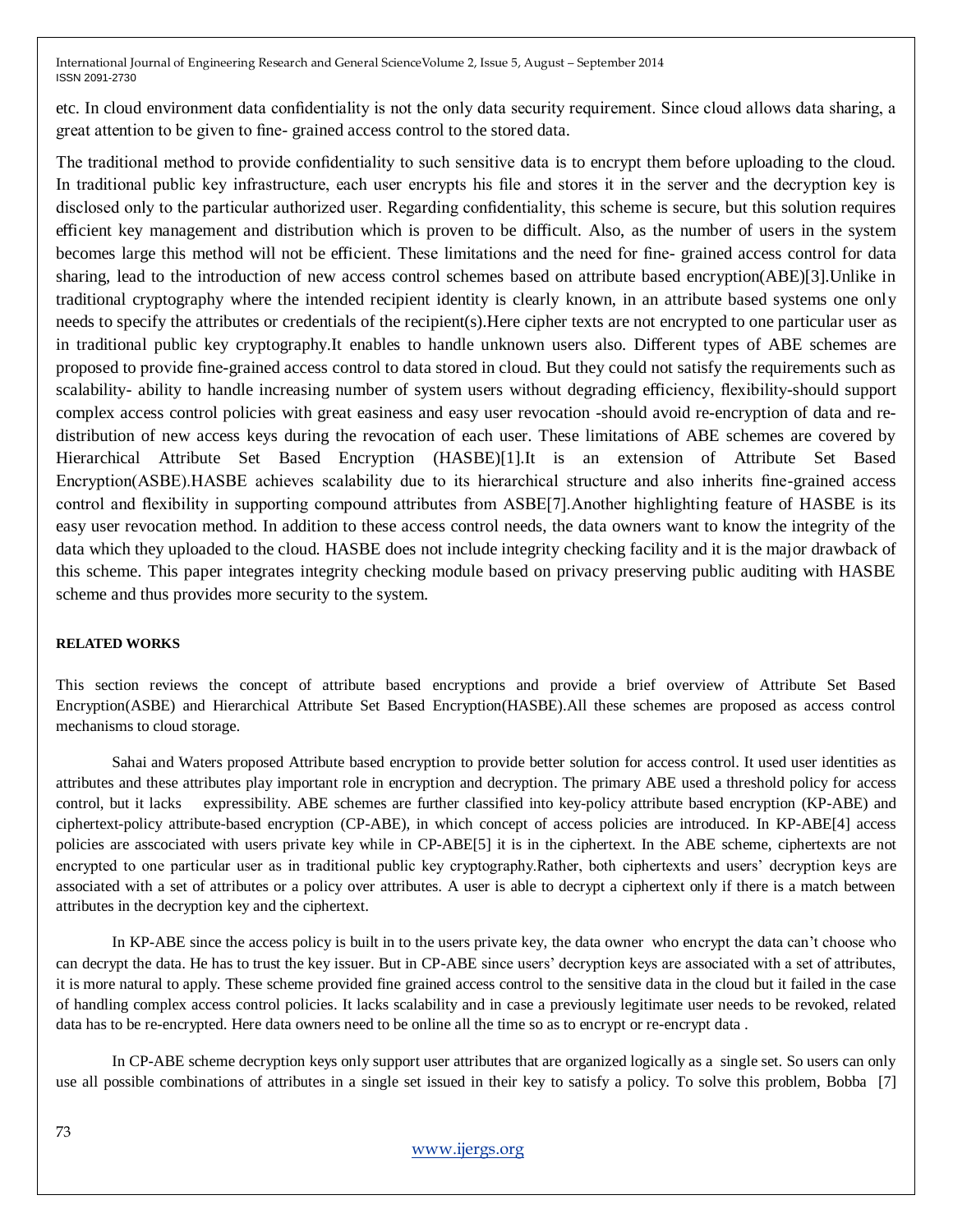introduced ciphertext-policy attribute-set-based encryption (CP-ASBE or ASBE for short). ASBE is an extended form of CP-ABE which organizes user attributes into a recursive set structure and allows users to impose dynamic constraints on how those attributes may be combined to satisfy a policy. It groups user attributes into sets such that those belonging to a single set have no restrictions on how they can be combined. Similarly, multiple numerical assignments for a given attribute can be supported by placing each assignment in a separate set.

To achieve scalability, flexibility and fine grained access control and efficient user revocation, Hierarchical attribute set based encryption [HASBE] by extending cipher-text-policy attribute set based encryption [CP-ASBE or ASBE] scheme is proposed[1]. HASBE extends the ASBE algorithm with a hierarchical structure to improve scalability and flexibility while at the same time inherits the feature of fine-grained access control of ASBE. HASBE supports compound attributes due to flexible attribute set combinations as well as achieves efficient user revocation without requiring re-encryption because of attributes assigned multiple values.

HASBE system consists of five types of parties: a cloud service provider, data owners, data consumers, a number of domain authorities, and a trusted authority. The trusted authority is the root authority and responsible for managing top-level domain authorities. Each data owner/consumer is administrated by a domain authority. A domain authority is managed by its parent domain authority or the trusted authority. Data owners encrypt their data files and store them in the cloud for sharing with data consumers. Data consumers download and decrypt the file stored in cloud. Data owners, data consumers, domain authorities, and the trusted authority are organized in a hierarchical manner and keys are delegated through this hierarchy.

## **PROBLEM STATEMENT**

Even though HASBE scheme achieves scalability, flexibility and fine grained access control, there is no method called integrity scheme in HASBE to ensure that the data will be remained correctly in the cloud. Hence it is the major drawback of HASBE scheme. The data owners are facing a serious risk of corrupting or missing their data because of lack of physical control over their outsourced data. In order to overcome this security risk, privacy preserving public auditing concept could be proposed, which integrates data integrity proof with HASBE scheme.

## **OBJECTIVES**

The data owners want to prevent the server and unauthorized users from learning the contents of their sensitive files. Each of them owns a privacy policy. In particular, the proposed scheme has the following objectives:

- Fine grained access control : Different users can be authorized to read different sets of files.
- User revocation: Whenever it is necessary, a user's access privileges should be revoked from future access in an efficient and easy way.
- Flexible policy specification: The complex data access policies can be specified in a flexible manner.
- Scalability: To support a large and unpredictable number of users, the system should be highly scalable, in terms of complexity in key management, user management, and computation and storage.
- Enable users to ensure the integrity of data they are outsourced.
	- o Public audit ability: to allow a Third Part Auditor (TPA) to verify the correctness of the cloud data on demand without retrieving a copy of the whole data or introducing additional online burden to the cloud users.
	- o Storage correctness: to ensure that there exists no cheating cloud server that can pass the TPA's audit without indeed storing users data intact.
	- o Privacy-preserving: to ensure that the TPA cannot derive users data content from the information collected during the auditing process.

## **METHODOLOGY**

The entire system applies to Personal Health Record (PHR), which is an electronic record of an individual's health information. Online PHR service [8-9] allows an individual to create, store, manage and share his personal health data in a centralized way. Since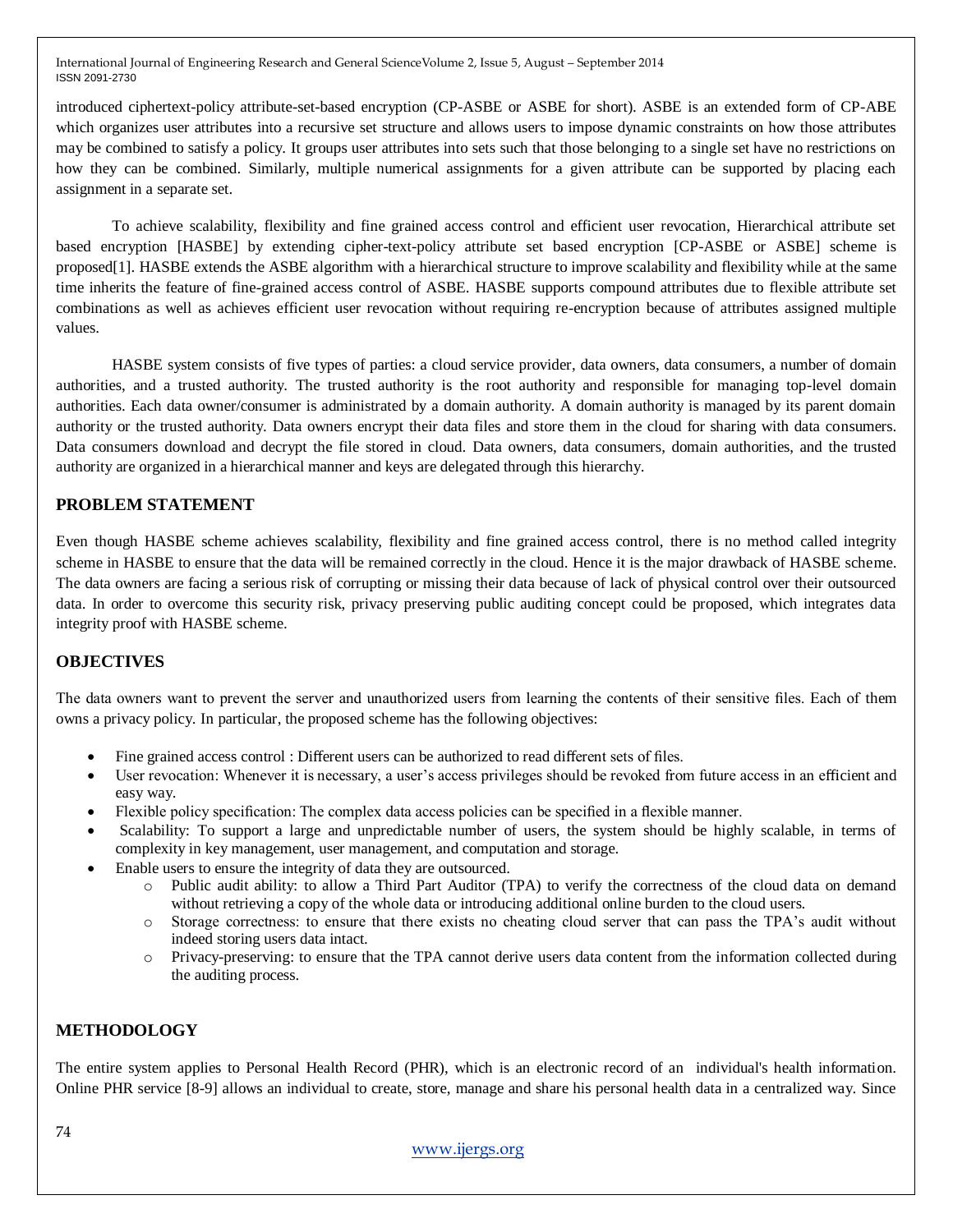cloud computing provides infinite computing resources and elastic storage, PHR service providers shift the data and applications in order to lower their operational cost.

The overall methodology of this work can be divided into two parts - Secure PHR Sharing using HASBE and Secure data auditing. The architecture of Secure PHR sharing is given in figure 1 and secure data auditing in figure 2.

## *B. Secure PHR Sharing*

For secure PHR sharing, HASBE has a hierarchical structure of system users. Hierarchy enables the system to handle increasing number of users without degrading the efficiency. PHR owners can upload their encrypted PHR files to cloud storage and data consumers can download and decrypt the required file from the cloud. In this system, the PHR owners need not be online all the time since they are not responsible for issuing decryption keys to data consumers. It is the responsibility of a domain authority to issue decryption keys to users under its domain. The system can be extended to any depth and in the same level there can be more than one domain authorities so that no authority should become a bottleneck to handle large number of system users.Here, the system under consideration uses a depth 2 hierarchy and there are five modules for secure PHR sharing.

- 1. Trusted Authority Module
- 2. Domain Authority Module
- 3. Data Owner Module
- 4. Data Consumer Module
- 5. PHR Cloud Service Module



Fig 1:HASBE Architecture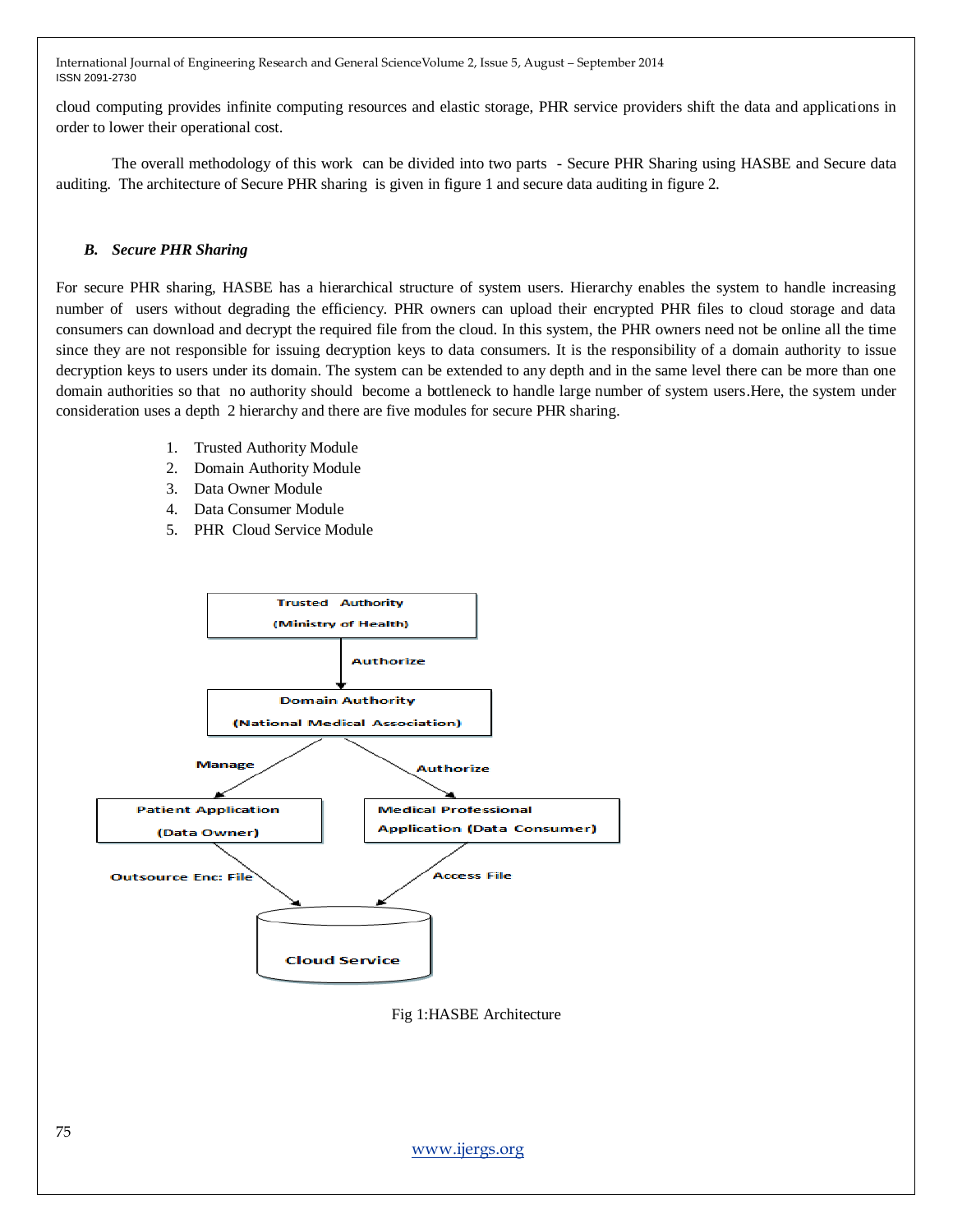#### 1. Trusted Authority Module

 The trusted authority is the root or parent authority. It is responsible for generating and distributing system parameters and root master keys as well as authorizing the top-level domain authorities. In our system the Ministry of Health is the trusted authority.

The major functions of Ministry of Health are,

- Admin can login from the home page and can perform domain authority registration.
- To set up the system by generating master secret key  $MK_0$  and a public key based on universal set of system attributes.
- Generate master key for domain authority using public key PK, master key  $MK<sub>0</sub>$  and set of attributes corresponding to domain authority.

#### 2. Domain Authority Module

 Domain Authority (DA) is responsible for managing PHR owners and authorizing data consumers. In our system a single domain authority called National Medical Association(NMA) comes under Ministry of Health.

- NMA first registers to the trusted authority. During the registration the attributes corresponding to the DA is specified. Also a request for domain key is send to trusted authority through web services. Only after receiving domain key- public key and domain master key, DA can authorize users in it's domain.
- Major functions of NMA are,
	- o To provide public key for the patients to perform attribute based encryption.
	- o Log in and View the details of medical professionals.
	- o To provide attribute based private key for the medical professionals for decrypting the medical records.
	- o Perform user revocation.
- 3. Data Owner Module

 In our system patients are the data owners. A patient application is there which allows the patient to interact with PHR service provider. The main functions of these module are,

- Patients first register to the system and then log in.
- Patients can set the access privilege as who can view the files and upload encrypted files to cloud.
- Patient application performs encryption in two stages. First the file is encrypted with AES, then AES key is encrypted with patient specified policy and public key provided by NMA. Second stage corresponds to attribute set based encryption.
- Encrypted file along with encrypted AES key is uploaded to the cloud.

### 4. Data Consumer Module

 Medical professionals act as data consumers. Through the medical professional application doctors interact with PHR service provider.

- Each hospital administrator log in and creates employees by entering their details. Registration details are also given to NMA through web services.
- Doctors can later log in to the application using their username and password.
- The application allows doctors to view required patient details and download their files by interacting with PHR service provider in cloud through web services.
- Medical professional application performs decryption of files for each employee by requesting corresponding private key based on attributes of the employee from NMA.

### 5. PHR Cloud Service Module

Responsible for storing encrypted files. It preprocess the file for generating metadata for auditing purpose.

### *A. Secure Data Auditing*

 Data auditing is performed by a third party Auditor (TPA) on behalf of the PHR service provider. For the cloud PHR service provideris the data owner. On the other hand PHR service provider is the client of TPA. It first registers to TPA. The initial